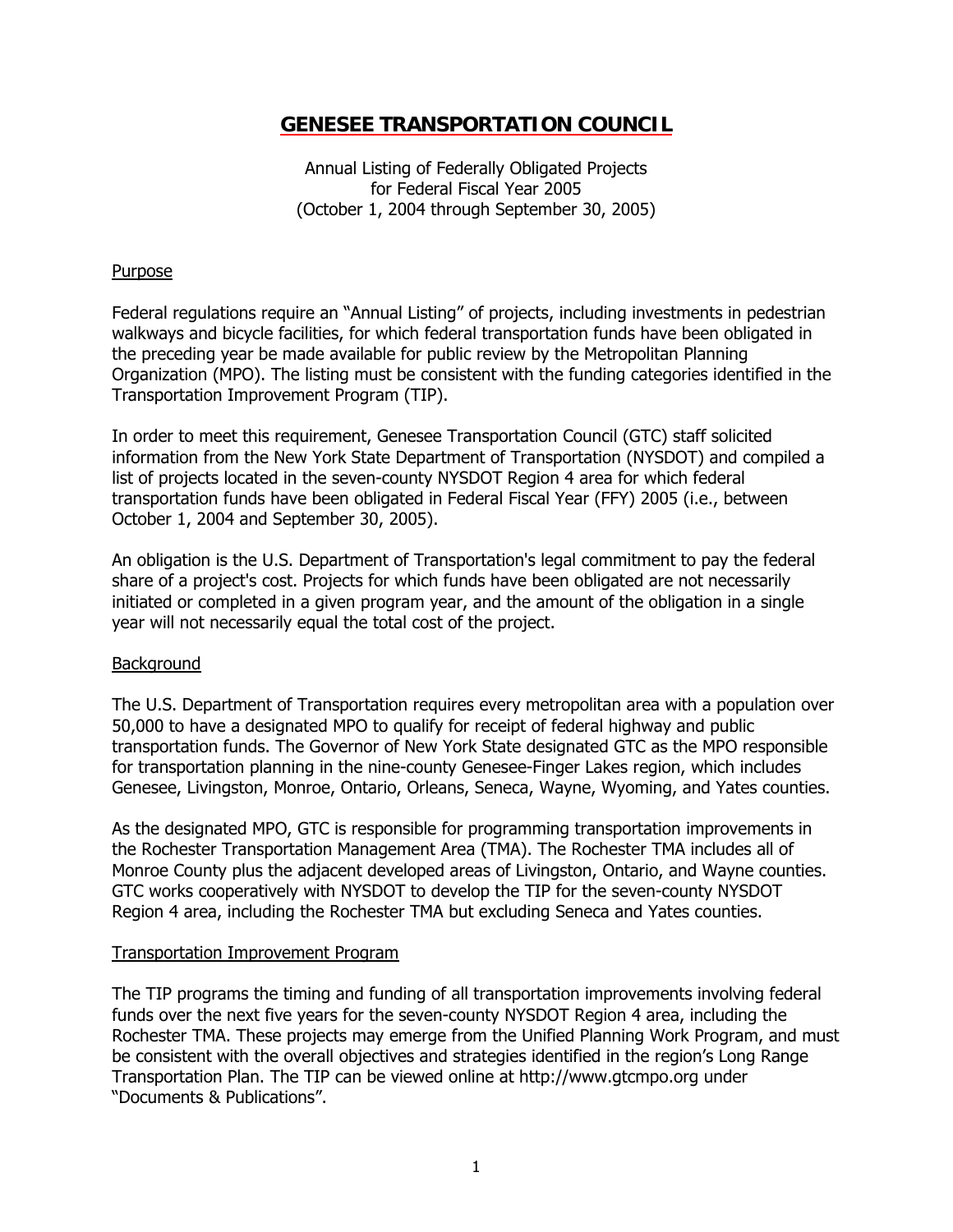To guide the TIP development process, the GTC established a TIP Development Committee (TDC) comprised of representatives from the TMA counties (Livingston, Monroe, Ontario, and Wayne), the City of Rochester, Rochester-Genesee Regional Transportation Authority (RGRTA), and NYSDOT. This Committee also meets regularly to assist GTC and NYSDOT in maintaining the TIP between updates, including review of substantive changes in projects that may require amending the adopted TIP. The Genesee/Finger Lakes Regional Planning Council serves as an advisory member to the TDC.

The key steps in the TIP development process are:

- Solicit project proposals
- Evaluate and rank proposals
- Develop preliminary program
- Conduct public review
- Develop final program
- Adoption by GTC Board

# Public Involvement

The GTC Public Participation Policy establishes specific requirements for public involvement in the development of the TIP. A draft is published for a 30-day public review and is made available in public locations throughout the region, including the county planning offices, central repository libraries, and offices of other public agencies affiliated with GTC. This public review document is also made available through the GTC website.

During the 30-day public review period, GTC sponsors three public meetings at locations across the Rochester TMA (i.e., City of Rochester, west side suburb, and east side suburb) that include a presentation on the TIP and identification of proposed projects. The purpose of these meetings is to receive verbal and written comments on the public review document. Written public comments can also be submitted via fax, email, and regular mail throughout the 30-day public review period.

GTC staff provides a synopsis of verbal comments, copies of written comments, and the summary of comments by common project focus to the TDC and the GTC Planning Committee for consideration. If the Planning Committee deems any changes made in response to the public comments to be significant, it must approve a revised public review document that is available for a subsequent 10-day public review period. This public review document includes an explanation of what was changed from the 30-day public review document. Written public comments may be submitted via fax, email, and regular mail throughout the 10-day public review period.

After the 10-day public review period concludes, the GTC Planning Committee considers any additional public comment and recommends a final draft TIP for GTC Board consideration. The GTC Board considers any public comments and adopts the TIP. All GTC Planning Committee and GTC Board meetings are open to the public.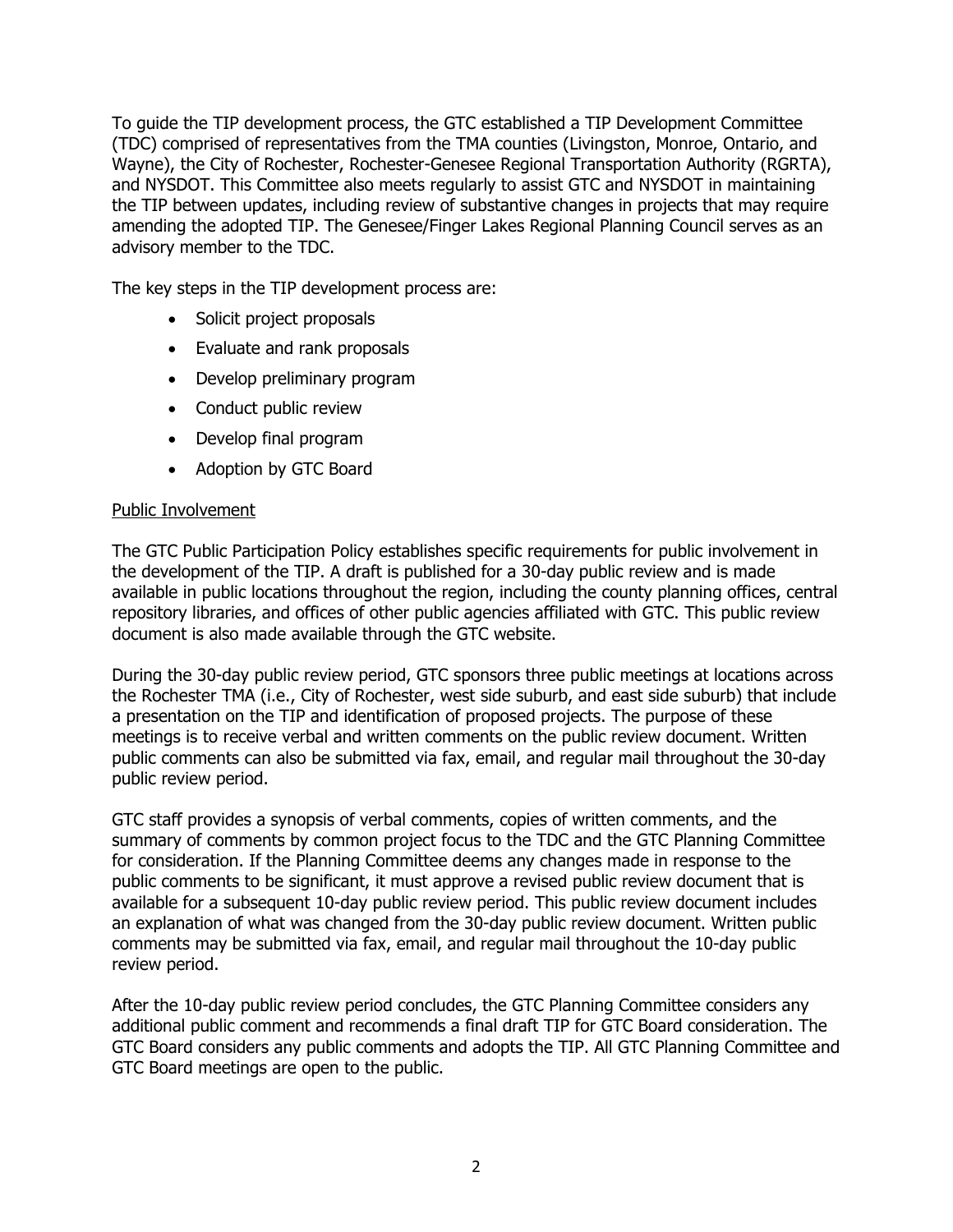This Annual Listing furthers the GTC commitment to public involvement by providing information regarding the implementation of projects that are programmed in the TIP.

# Annual Listing

The list of obligated projects is organized and presented in a manner consistent with the Transportation Improvement Program (TIP). For each project, the list includes:

- The identifier (TIP  $#$ ) that GTC uses to track projects;
- the Project Identification Number (PIN) that NYSDOT uses to track projects;
- the project name and description;
- the project sponsor;
- the project phases that were obligated in FFY 2005; and
- the total federal funds that were obligated in FFY 2005.

The TIP identifies project costs and schedule by phase. These phases are:

- Scoping: This phase includes meetings with project developers and designers, local government representatives, and other involved parties. Decisions are made regarding specific elements that will be included in the project and the range of design alternatives that will be investigated.
- Preliminary Engineering: This phase includes basic engineering work on each alternative, traffic studies, environmental analyses, and other work specific to the project. Public outreach in accordance with state and federal requirements is used to gain community input on the project. A preferred alternative is selected to advance the project.
- Detailed Design: This phase includes detailed engineering work on the preferred alternative. This phase results in the plans and specifications that the construction contractor will work from.
- Right-of-Way Incidentals: This phase includes preparation work required prior to right-of-way acquisition.
- Right-of-Way Acquisition: This phase includes the acquisition of right-of-way (property) necessary to complete the project. Acquisition can be achieved through the purchase of property or an easement.
- Construction: This phase includes all work necessary to build the project.
- Construction Inspection: This phase includes ongoing inspection to ensure construction is performed properly and conforms to specifications.
- Other: This phase is usually associated with public transportation projects. It usually involves the purchase and acquisition of vehicles and associated preventive maintenance, though in some cases, such as for station, parking, and maintenance/storage facilities, the construction of fixed or permanent facilities is undertaken.

This phase also includes funding for agency staff and/or contractors to perform work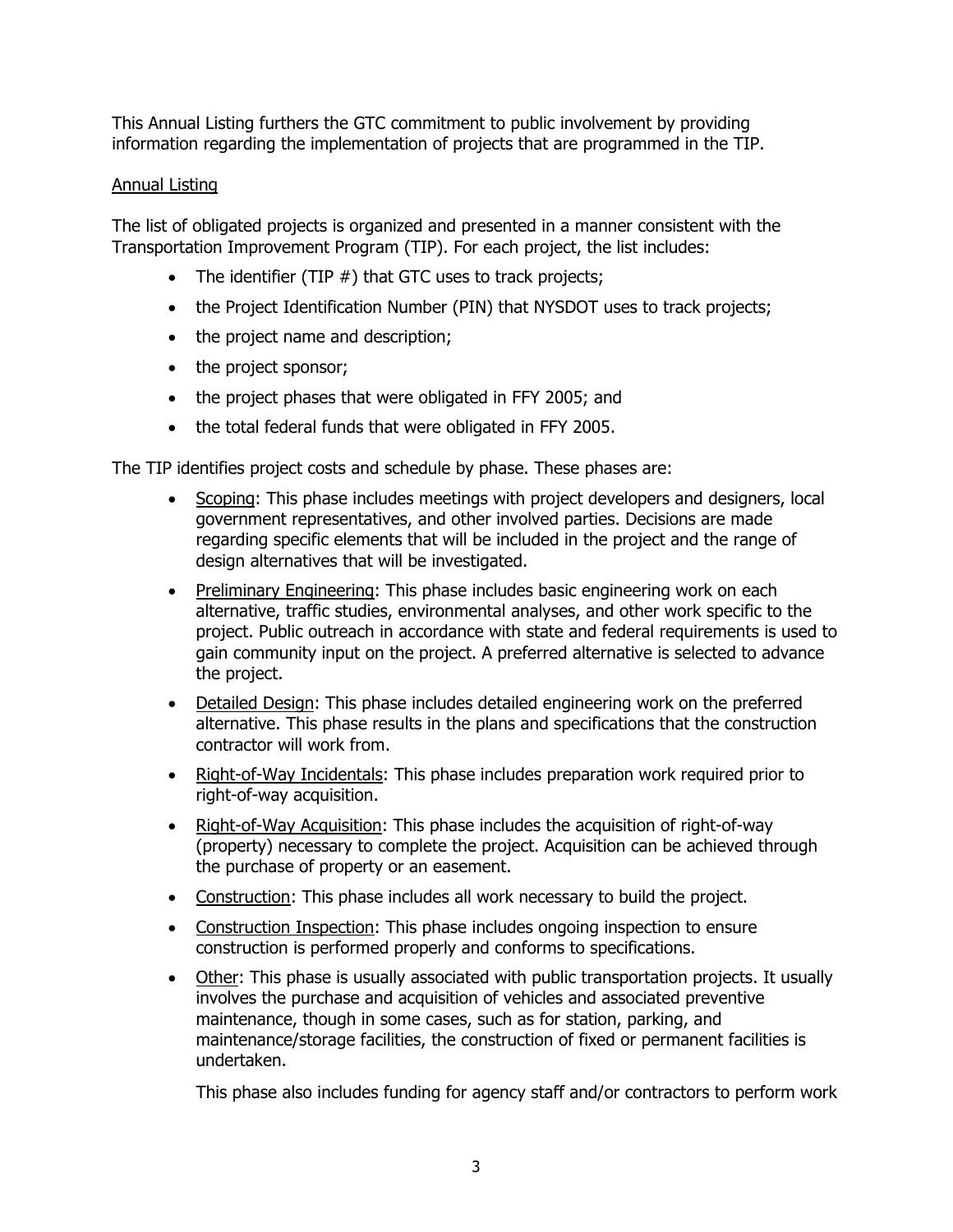that supports the transportation system (e.g., bridge inspection, traffic center operations, etc.).

The attached table lists all projects from the 2003-2008 TIP in the seven-county NYSDOT Region 4 area for which federal transportation funds were obligated in FFY 2005 and the corresponding phases of the project. A map presenting the above mentioned projects located within the Rochester TMA is provided.

This report is prepared by Genesee Transportation Council staff. For more information, please contact:

> Genesee Transportation Council 50 West Main Street, Suite 8112 Rochester, NY 14614

> > Phone: (585) 232-6240 Fax: (585) 262-3106 Email: tip@gtcmpo.org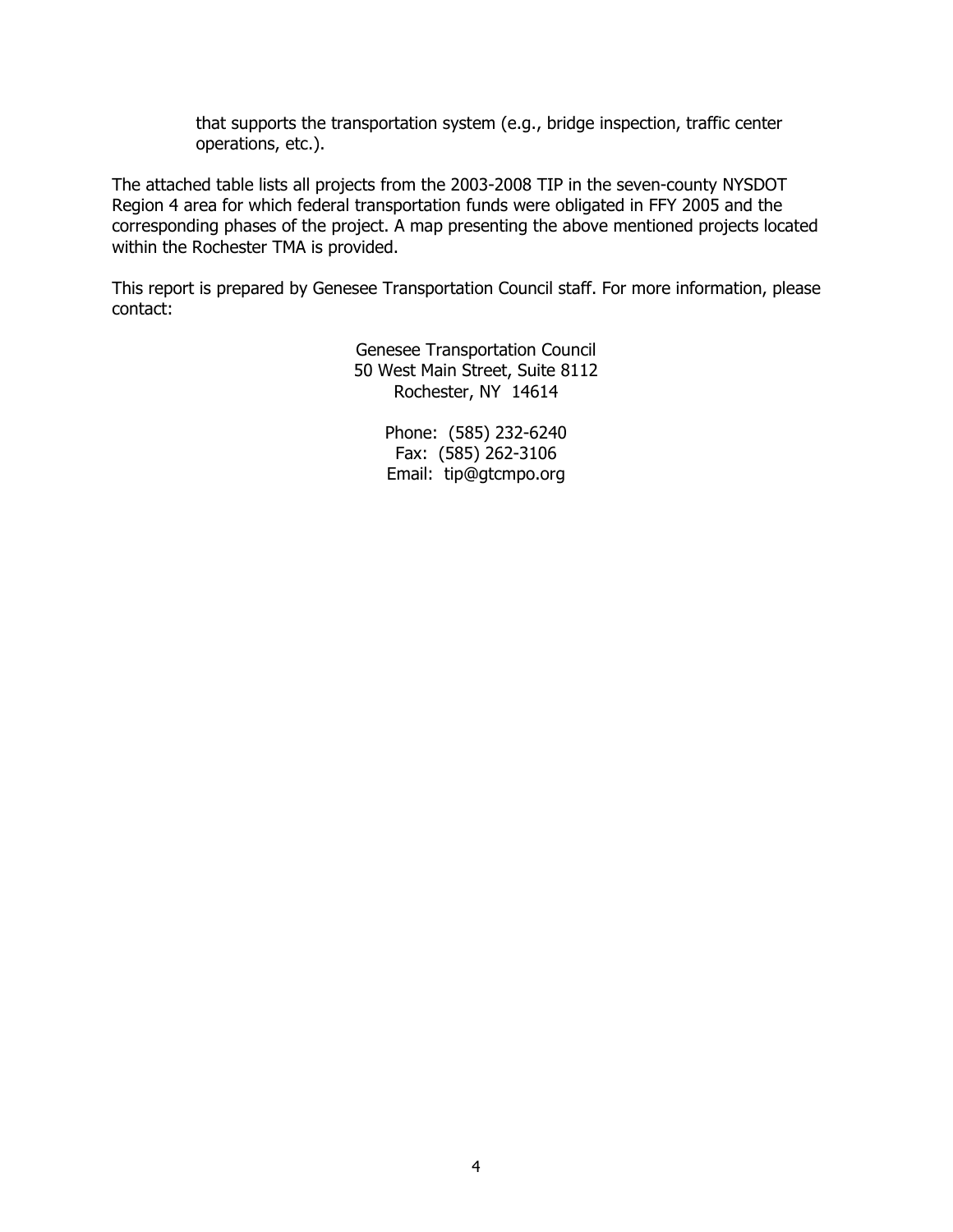| Project Identifiers     |         | Project Name:                                                                                                                                                 | Project              | Phases Obligated in                                                             | Federal Funds Map  |              |
|-------------------------|---------|---------------------------------------------------------------------------------------------------------------------------------------------------------------|----------------------|---------------------------------------------------------------------------------|--------------------|--------------|
| TIP #                   | PIN     | Description                                                                                                                                                   | Sponsor              | FFY 2004-05                                                                     | Obligated          | ID           |
|                         |         | Projects principally located in: Monroe County                                                                                                                |                      |                                                                                 |                    |              |
| <b>Highway Projects</b> |         |                                                                                                                                                               |                      |                                                                                 |                    |              |
| H93-40EMN1              | 4002.98 | Western Gateway / I-490 Design:<br>Phase II of Design Work for I-490 Western Gateway<br>in City of Rochester                                                  | <b>NYSDOT</b>        | Detailed Design                                                                 | \$407,000          | $\mathbf{1}$ |
| H99-02-MN1              | 4031.30 | Route 31 Intersections - Perinton:<br>Reconstruct intersections on Route 31 (Palmyra<br>Road) in the Town of Perinton                                         | <b>NYSDOT</b>        | Detailed Design<br>Construction                                                 | \$7,816,342        | 2            |
| H99-05-MN1              | 4104.09 | Route 104 - Greece:<br>Reconstruct and widen Route 104 (West Ridge<br>Road) from North Greece Road to Route 390 in the<br>Town of Greece                      | <b>NYSDOT</b>        | Construction                                                                    | \$27,036,456       | 3            |
| H99-24-MN1              | 4752.96 | Elmwood Avenue:<br>Reconstruct Elmwood Avenue from Hollywood<br>Avenue to Clover Street in the Town of Brighton                                               | Monroe<br>County     | Scoping<br>Preliminary Engineering<br>ROW Incidentals<br><b>ROW Acquisition</b> | \$67,200           | 4            |
| H01-04-MN1              | 4753.06 | Lexington Avenue Improvements:<br>Reconstruct Lexington Avenue in the City of<br>Rochester                                                                    | City of<br>Rochester | Construction                                                                    | \$1,500,000        | 5            |
| H01-06-MN1              | 4390.22 | I-390 Slip Ramp:<br>Construct a slip ramp from I-390 to Brighton-<br>Henrietta Town Line Road in the Town of Brighton                                         | <b>NYSDOT</b>        | Scoping<br>Preliminary Engineering<br><b>ROW Acquisition</b><br>Construction    | \$1,580,530        | 6            |
| H01-07-MN1              | 4590.07 | I-590 Interchange at Winton Road:<br>Reconstruct the interchange at I-590 and Winton<br>Road in the Town of Brighton                                          | <b>NYSDOT</b>        | Scoping<br>Preliminary Engineering                                              | \$450,000          | 7            |
| $H01-10-MN1$            | 4390.17 | I-390 Reconstruction - Stage 1:<br>Reconstruct I-390 from the Genesee River to<br>Brighton-Henrietta Town Line Road                                           | <b>NYSDOT</b>        | Scoping<br>Preliminary Engineering<br>ROW Incidentals                           | \$1,158,300        | 8            |
| H01-11-MN1              | 4153.03 | Route 153 (Washington Road):<br>Reconstruct Rt 153 (Washington Rd) from Rt 96 to<br>Rt 940U (W. Commercial St) in the Town and Village<br>of Pittsford        | <b>NYSDOT</b>        | Detailed Design<br><b>ROW Incidentals</b>                                       | \$245,600          | 9            |
| H03-34-MN1              | 4490.24 | I-490 and I-590 Interchange Pavement Rehab.:<br>Apply a thin pavement overlay on four legs of the<br>interchange to extend the useful life of the roadway     | <b>NYSDOT</b>        | Construction                                                                    | $\sqrt{2,431,106}$ | 10           |
| H03-35-MN1              | 4490.25 | I-490 and I-390 Interchange Pavement Rehab.:<br>Apply a thin pavement overlay on four legs of the<br>interchange to extend the useful life of the roadway     | <b>NYSDOT</b>        | Construction                                                                    | \$3,189,541        | 11           |
| H03-38-MNI              | 4531.05 | Route 531 Extension Project (Rt 36 to Brockport):<br>Route 531; Brockport to Rochester; Towns of<br>Sweden and Ogden - improvements to be<br>determined       | <b>NYSDOT</b>        | Scoping<br>Preliminary Engineering<br><b>ROW Incidentals</b>                    | \$2,904,800        | 12           |
| H03-39-MN1              | 4190.04 | Thruway Rehabilitation, Interchange 45 to 46:<br>Pavement, drainage, and safety improvements from<br>Interchange 45 (Victor) to Interchange 46<br>(Henrietta) | <b>NYSTA</b>         | Construction                                                                    | \$12,000,000       | 13           |
| H03-41-MN1              | 4754.11 | Big Ridge Road Reconstruction:<br>Reconstruct Big Ridge Road from the Spencerport<br>Village Line to Gillett Road in the Town of Ogden                        | Monroe<br>County     | Scoping<br>Preliminary Engineering<br>Detailed Design<br>ROW Incidentals        | \$215,000          | 14           |
| <b>Bridge Projects</b>  |         |                                                                                                                                                               |                      |                                                                                 |                    |              |
| B93-51-R43              | 4B04.01 | State Bridge Inspection:<br>Inspect State bridges in various locations                                                                                        | <b>NYSDOT</b>        | Other                                                                           | \$240,367          | N/A          |
| B93-51-R43              | 4B06.01 | State Bridge Inspection:                                                                                                                                      | <b>NYSDOT</b>        | Other                                                                           | \$1,040,000        | N/A          |
| B93-52-R43              | 4B02.02 | Inspect State bridges in various locations<br>Local Bridge Inspection:<br>Inspect local bridges in various locations                                          | <b>NYSDOT</b>        | Other                                                                           | (\$303,530) N/A    |              |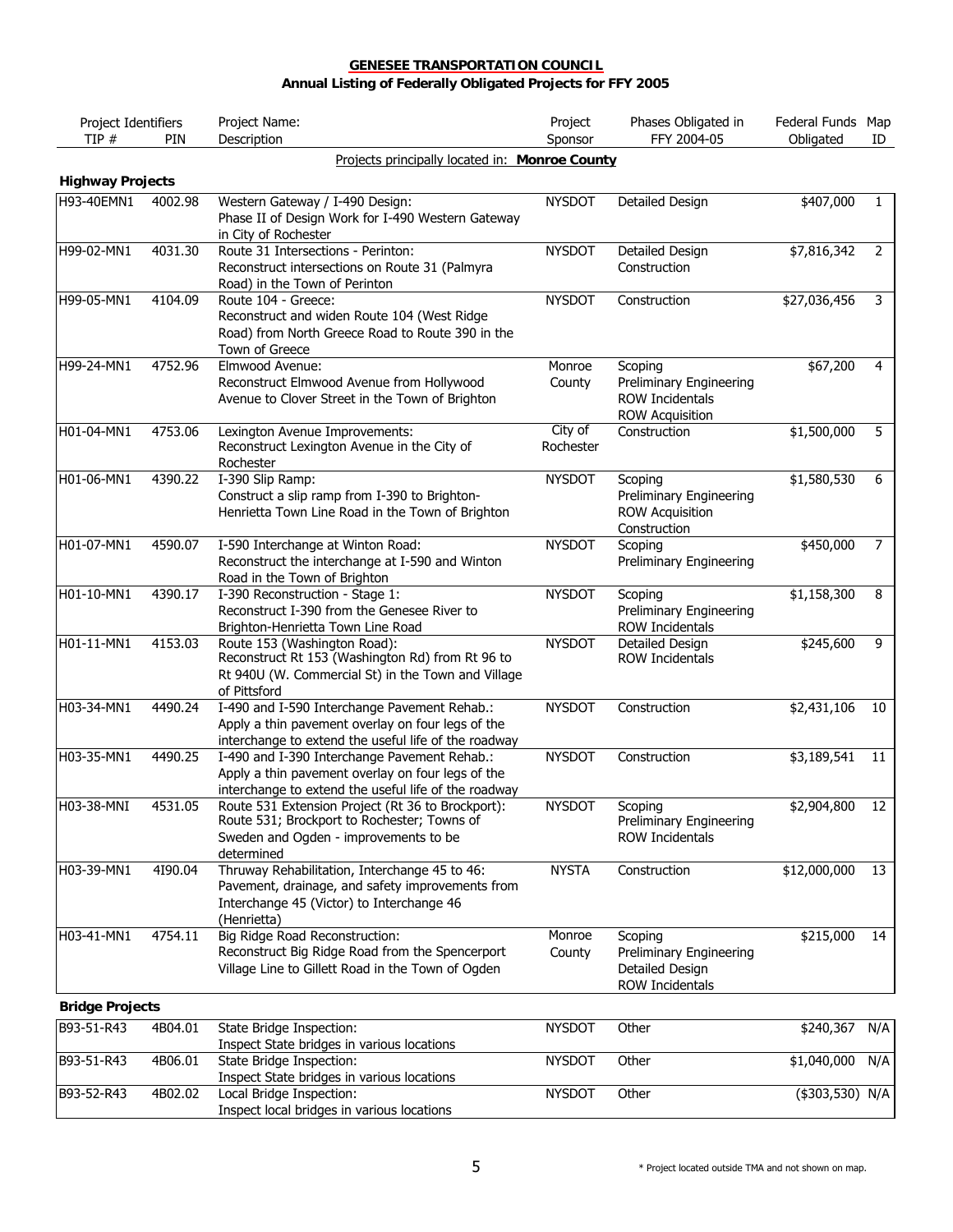| Project Identifiers<br>TIP # | PIN     | Project Name:<br>Description                                                                                                                                                                   | Project<br>Sponsor   | Phases Obligated in<br>FFY 2004-05                    | Federal Funds Map<br>Obligated | ID  |
|------------------------------|---------|------------------------------------------------------------------------------------------------------------------------------------------------------------------------------------------------|----------------------|-------------------------------------------------------|--------------------------------|-----|
| B99-16-MN1                   | 4940.K3 | Mount Read Boulevard Bridges:<br>Rehabilitate Route 940K (Mount Read Boulevard)<br>bridges in the City of Rochester                                                                            | <b>NYSDOT</b>        | Construction                                          | \$3,290,787                    | 15  |
| B01-01-MN1                   | 4753.32 | Old Browncroft Boulevard Bridge:<br>Rehabilitate the Old Browncroft Boulevard bridge<br>over Irondequoit Creek in the Town of Penfield                                                         | Town of<br>Penfield  | Construction                                          | \$296,332                      | 16  |
| B01-02-MN1                   | 4753.33 | Smith Street Bridge:<br>Rehabilitate the Smith Street bridge over the<br>Genesee River in the City of Rochester                                                                                | City of<br>Rochester | Scoping<br>Preliminary Engineering                    | \$800                          | 17  |
| B01-03-MN1<br>B01-32-OR2     | 4940.82 | Washington St. Liftbridge & Ingersoll St. Liftbridge:<br>Rehabilitate the Washington Street liftbridge in the<br>Town of Ogden and the Ingersoll Street liftbridge in<br>the Village of Albion | <b>NYSDOT</b>        | Construction                                          | \$3,389,271                    | 18  |
| B01-06-MN1                   | 4753.17 | Hamlin-Parma Town Line Road Bridge:<br>Replace the Hamlin-Parma Town Line Road bridge<br>over Brush Creek in the Town of Hamlin                                                                | Monroe<br>County     | Scoping<br>Preliminary Engineering<br>Construction    | \$434,521                      | 19  |
| B01-07-MN1                   | 4753.18 | Lake Road Bridge:<br>Replace the Lake Road bridge over Four Mile Creek<br>in the Town of Webster                                                                                               | Monroe<br>County     | Construction                                          | \$467,690                      | 20  |
| B01-08-MN1                   | 4753.19 | North Greece Road Bridge:<br>Replace the North Greece Road bridge over<br>Northrup Creek in the Town of Greece                                                                                 | Monroe<br>County     | Construction                                          | \$552,000                      | 21  |
| B01-09-MN1                   | 4753.12 | Clover Street Bridge:<br>Replace the Clover Street bridge over Allens Creek<br>in the Town of Brighton                                                                                         | Monroe<br>County     | <b>ROW Acquisition</b>                                | \$11,200                       | 22  |
| B01-11-MN1                   | 4753.28 | Swamp Road Bridge:<br>Replace the Swamp Road bridge over Salmon Creek<br>in the Town of Sweden                                                                                                 | Monroe<br>County     | <b>ROW Acquisition</b>                                | \$24,000                       | 23  |
| B01-14-MN1                   | 4753.30 | Gilmore Road Bridge:<br>Replace the Gilmore Road bridge over Brockport<br>Creek in the Town of Clarkson                                                                                        | Monroe<br>County     | Scoping<br>Preliminary Engineering<br>Detailed Design | \$119,200                      | 24  |
| <b>Other Projects</b>        |         |                                                                                                                                                                                                |                      |                                                       |                                |     |
| 093-55-R43                   | 4821.05 | Areawide Rideshare Program:<br>Administration of regional ridesharing program                                                                                                                  | <b>RGRTA</b>         | Other                                                 | \$102,400                      | N/A |
| 094-07-MN1                   | 4821.09 | Rochester/Monroe County Traffic Control Center:<br>Annual Rochester/Monroe County Traffic Control<br>Center operations costs                                                                   | Monroe<br>County     | Other                                                 | \$880,000                      | 25  |
| O98-05-R43                   | 4ITV.05 | <b>ITS Operations:</b><br>Annual NYSDOT Intelligent Transportation Systems<br>operations costs                                                                                                 | <b>NYSDOT</b>        | Other                                                 | \$331,629                      | 26  |
| O01-01-MN1                   | 4753.43 | <b>CBD Wayfinding Signs:</b><br>Improvements to City of Rochester Central Business<br>District wayfinding signage                                                                              | City of<br>Rochester | Scoping<br>Preliminary Engineering                    | \$93,600                       | N/A |
| O02-04-R43                   | 4TR1.05 | Recreational Trails Program:<br>State-administered federal funding to provide and<br>maintain trails for recreational use                                                                      | <b>NYSDOT</b>        | Other                                                 | \$82,644                       | N/A |
| O03-03-MN1                   | 4753.74 | Port of Rochester Security / ITS Project:<br>Design, purchase, and install computers and<br>communication lines to enhance security and<br>traveler information at the Port                    | City of<br>Rochester | Scoping<br>Preliminary Engineering                    | \$93,600                       | 27  |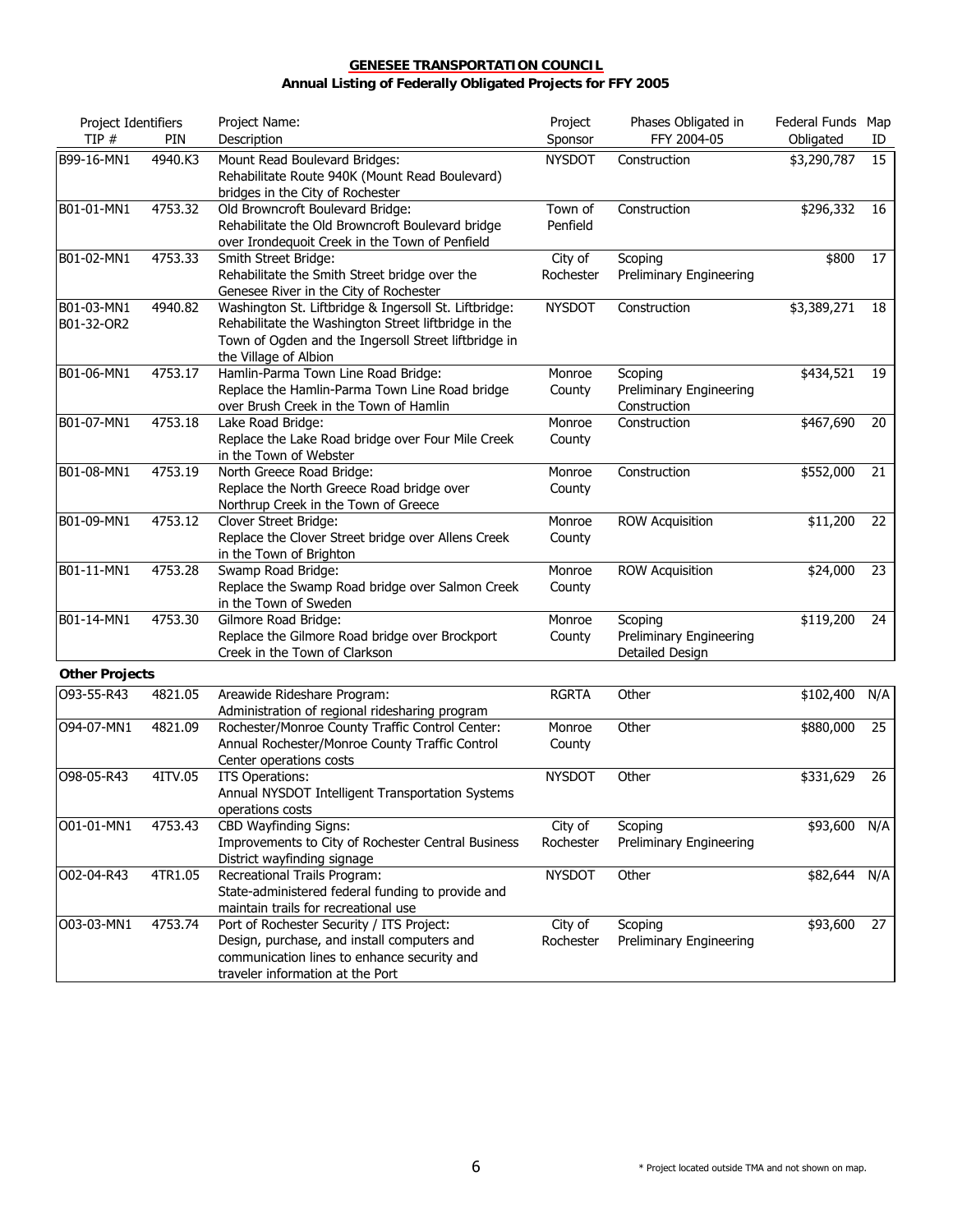| Project Identifiers                      |            | Project Name:                                                                                                                                                                              | Project                   | Phases Obligated in | Federal Funds | Map |
|------------------------------------------|------------|--------------------------------------------------------------------------------------------------------------------------------------------------------------------------------------------|---------------------------|---------------------|---------------|-----|
| TIP#                                     | <b>PIN</b> | Description                                                                                                                                                                                | Sponsor                   | FFY 2004-05         | Obligated     | ID  |
| <b>Public Transportation Projects</b>    |            |                                                                                                                                                                                            |                           |                     |               |     |
| T99-02-MN1                               | 4820.73    | Renaissance Square:<br>Construct a proposed transit joint development<br>project that will integrate a transit center, Monroe<br>Community College campus, and a performing arts<br>center | Main &<br>Clinton<br>LDC. | Other               | \$6,805,000   | 28  |
| T99-09-MN1                               | 4820.84    | RTS Bus Shelter Replacements:<br>Replace RTS bus shelters                                                                                                                                  | <b>RGRTA</b>              | Other               | \$200,000     | N/A |
| T99-11-MN1                               | 4820.64    | Lift Line Vehicle Purchase:<br>Replace 11 Lift Line buses                                                                                                                                  | <b>RGRTA</b>              | Other               | \$1,331,520   | N/A |
| T01-01-MN1                               | 4821.16    | RTS Bus Replacement:<br>Replace 34 RTS transit buses                                                                                                                                       | <b>RGRTA</b>              | Other               | \$2,958,000   | N/A |
| <b>Bicycle &amp; Pedestrian Projects</b> |            |                                                                                                                                                                                            |                           |                     |               |     |
| N97-05BMN1                               | 4753.03    | Genesee River Trail:                                                                                                                                                                       | City of                   | Detailed Design     | \$268,000     | 29  |

| INY/-USBMINI | 4753.03 | Genesee River Trail:<br>Construct a section of the Genesee River Trail from<br>Turning Point Park to the O'Rorke Bridge in the City<br>of Rochester                             | <b>CITY OF</b><br>Rochester | Detailed Design<br><b>ROW Acquisition</b>                             | \$268,000   | 29. |
|--------------|---------|---------------------------------------------------------------------------------------------------------------------------------------------------------------------------------|-----------------------------|-----------------------------------------------------------------------|-------------|-----|
| N02-05-MN1   | 4760.26 | Canalway Trail - Long Pond Road to Clover Street:<br>Rehabilitate 8.5 miles of the Canalway Trail from<br>Long Pond Road in Greece to Lock E-32 (Clover<br>Street) in Pittsford | NYSTA/<br>Canal             | Scoping<br>Preliminary Engineering<br>Detailed Design<br>Construction | \$1,000,000 | 30  |
| IN03-01-MN1  | 4947.14 | Lake Ontario State Parkway Multi-Use Trail:<br>Construct a new multi-use trail along the Lake<br>Ontario State Parkway in the City of Rochester and<br>Town of Greece           | <b>NYSDOT</b>               | Scoping<br>Preliminary Engineering                                    | \$72,800    | 31  |
| IN03-03-R43  | 4T32.03 | ADA Detectable Warning Surfaces Retrofit:<br>Retrofit sidewalk ramps constructed since July 2001<br>with a detectable warning surface                                           | <b>NYSDOT</b>               | Other                                                                 | \$3,246     | N/A |

### Projects principally located in: **Livingston County** (within TMA)

#### **Highway Projects**

| H01-20-LV1 | 4005.04 | Routes 5 & 20 Reconstruction:                    | NYSDOT | Preliminary Engineering | \$234,400 | 32 <sub>1</sub> |
|------------|---------|--------------------------------------------------|--------|-------------------------|-----------|-----------------|
|            |         | Reconstruct Routes 5 & 20 in the Village of Avon |        | Detailed Design         |           |                 |
|            |         |                                                  |        | ROW Incidentals         |           |                 |

#### Projects principally located in: **Livingston County** (outside TMA)

#### **Highway Projects**

| H03-05-LV2             | 4096.24 | Routes 36 & 408 Reconstruction:                                                                                                | <b>NYSDOT</b>        | Construction                            | \$3,000,000 | $\ast$ |
|------------------------|---------|--------------------------------------------------------------------------------------------------------------------------------|----------------------|-----------------------------------------|-------------|--------|
|                        |         | Reconstruct Routes 36 & 408 in the Village of Mount                                                                            |                      |                                         |             |        |
|                        |         | Morris                                                                                                                         |                      |                                         |             |        |
| <b>Bridge Projects</b> |         |                                                                                                                                |                      |                                         |             |        |
| B01-29-LV2             | 4753.10 | Covington Road Bridge:<br>Replace the Covington Road bridge over the<br>Genesee & Wyoming Railroad in the Town of<br>Leicester | Livingston<br>County | Preliminary Engineering<br>Construction | \$645,227   | $\ast$ |

#### Projects principally located in: **Ontario County** (within TMA)

# **Highway Projects**

| H03-36-ON1 | 4190.03 | Thruway Concrete Repair, Interchange 44 to 45: | <b>NYSTA</b> | Construction | \$5,000,000 | 33 I |
|------------|---------|------------------------------------------------|--------------|--------------|-------------|------|
|            |         | Repair 4.3 mile section of NYS Thruway between |              |              |             |      |
|            |         | Exit 44 (Canandaigua) and Exit 45 (Victor)     |              |              |             |      |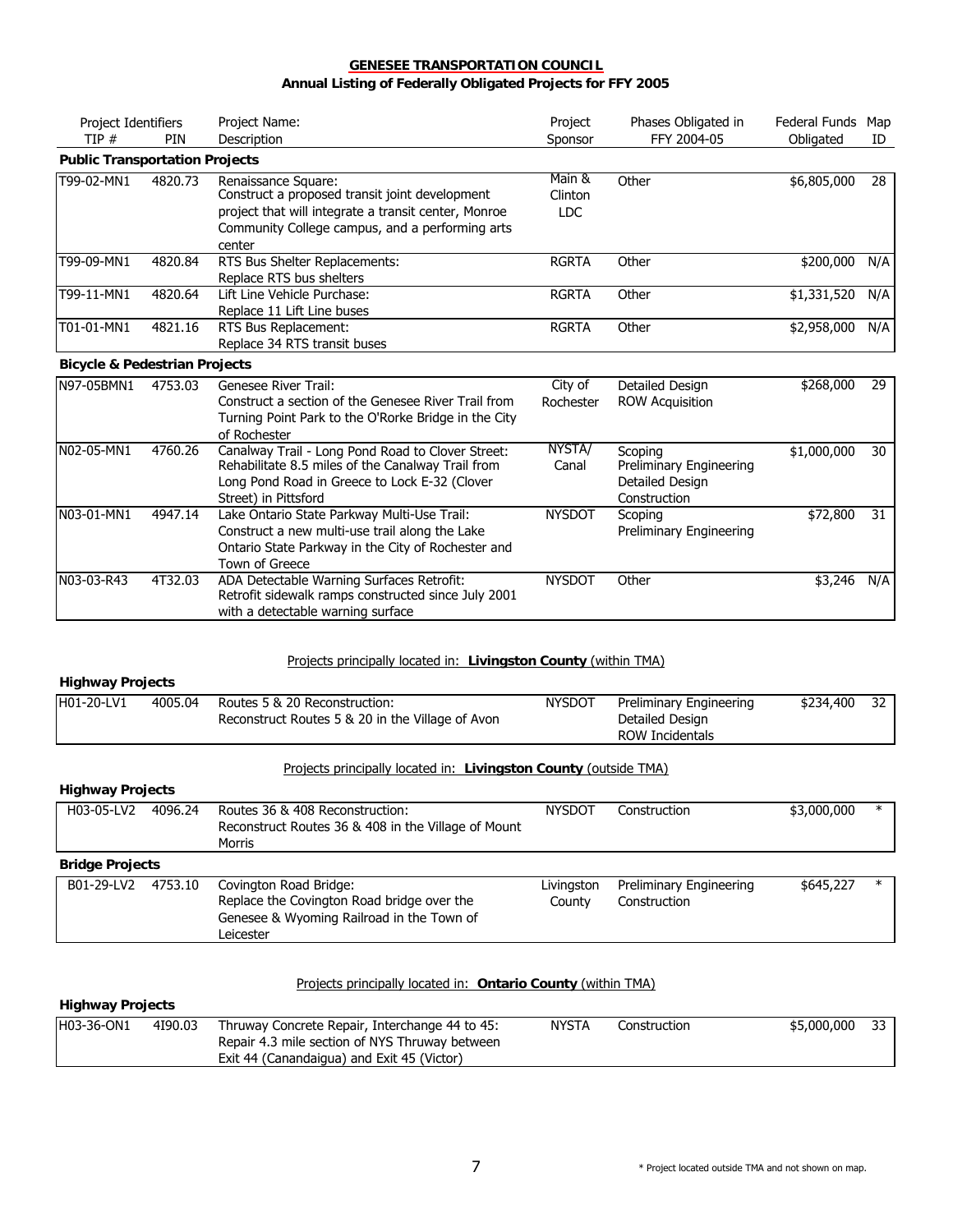| Project Identifiers<br>TIP# | PIN     | Project Name:<br>Description                                                                                                         | Project<br>Sponsor | Phases Obligated in<br>FFY 2004-05                                                                 | Federal Funds<br>Obligated | Map<br>ID |
|-----------------------------|---------|--------------------------------------------------------------------------------------------------------------------------------------|--------------------|----------------------------------------------------------------------------------------------------|----------------------------|-----------|
|                             |         | Projects principally located in: Ontario County (outside TMA)                                                                        |                    |                                                                                                    |                            |           |
| <b>Highway Projects</b>     |         |                                                                                                                                      |                    |                                                                                                    |                            |           |
| H01-36-ON2                  | 4753.39 | Intersection of CR20 and CR4:<br>Construct improvements to the County Road<br>20/County Road 4 intersection in the Town of<br>Seneca | Ontario<br>County  | Scoping<br>Preliminary Engineering<br>Detailed Design<br>ROW Incidentals<br><b>ROW Acquisition</b> | \$877,600                  |           |
| H03-04-ON2                  | 4753.60 | SR 14 North Reconstruction:<br>Reconstruct NYS Route 14 (Exchange Street) from<br>Lake Street to the City Line in the City of Geneva | City of<br>Geneva  | Scoping<br>Preliminary Engineering<br>Detailed Design                                              | \$374,400                  | $\ast$    |
| <b>Bridge Projects</b>      |         |                                                                                                                                      |                    |                                                                                                    |                            |           |
| B99-33-ON2                  | 4752.87 | Ontario Central Railroad Bridge Removal:<br>Remove the Ontario Central Railroad bridge over<br>Route 21 in the Village of Manchester | Ontario<br>County  | Preliminary Engineering                                                                            | \$209,600                  |           |
| B03-08-ON2                  | 4753.71 | Williams Street Bridge:<br>Replace the Williams Street bridge over Flint Creek<br>in the Village of Phelps                           | Ontario<br>County  | Scoping<br>Preliminary Engineering<br>Detailed Design<br>ROW Incidentals                           | \$242,400                  | $\ast$    |

### Projects principally located in: **Wayne County** (outside TMA)

#### **Highway Projects**

line

| H01-46-WA2                               | 4932.85 | Leach Road Railroad Crossing:<br>Reconstruct the Leach Road railroad crossing in the<br>Town of Lyons                                           | <b>NYSDOT</b>            | Other                                                                           | \$149,400 | $\ast$ |
|------------------------------------------|---------|-------------------------------------------------------------------------------------------------------------------------------------------------|--------------------------|---------------------------------------------------------------------------------|-----------|--------|
| H03-09-WA2                               | 4933.32 | Rotterdam Avenue Railroad Crossing:<br>Reconstruct the Rotterdam Avenue railroad crossing<br>(Ontario Midland Railroad) in the Village of Sodus | <b>NYSDOT</b>            | Other                                                                           | \$119,700 | $\ast$ |
| <b>Bridge Projects</b>                   |         |                                                                                                                                                 |                          |                                                                                 |           |        |
| B01-35-WA2                               | 4753.13 | CR 143 (Ridge Road) Bridge:<br>Rehabilitate the County Road 143 (Ridge Road)<br>bridge over Sodus Bay in the Town of Huron                      | Wayne<br>County          | Preliminary Engineering                                                         | \$10,380  | $\ast$ |
| B03-11-WA2                               | 4753.65 | Sodus Center Road Bridge:<br>Replace the Sodus Center Road bridge over Salmon<br>Creek in the Town of Sodus                                     | Wayne<br>County          | Scoping<br>Preliminary Engineering<br>Detailed Design<br><b>ROW Incidentals</b> | \$122,400 |        |
| <b>Bicycle &amp; Pedestrian Projects</b> |         |                                                                                                                                                 |                          |                                                                                 |           |        |
| N03-02-WA2                               | 4760.27 | Canalway Trail - Palmyra:<br>Construct a 6.3 mile shared use path extending the<br>Canalway eastward to the Palmyra/Arcadia Town                | NYSTA/<br>Canal<br>Corp. | Scoping<br>Preliminary Engineering<br>Detailed Design                           | \$730,000 | $\ast$ |

Construction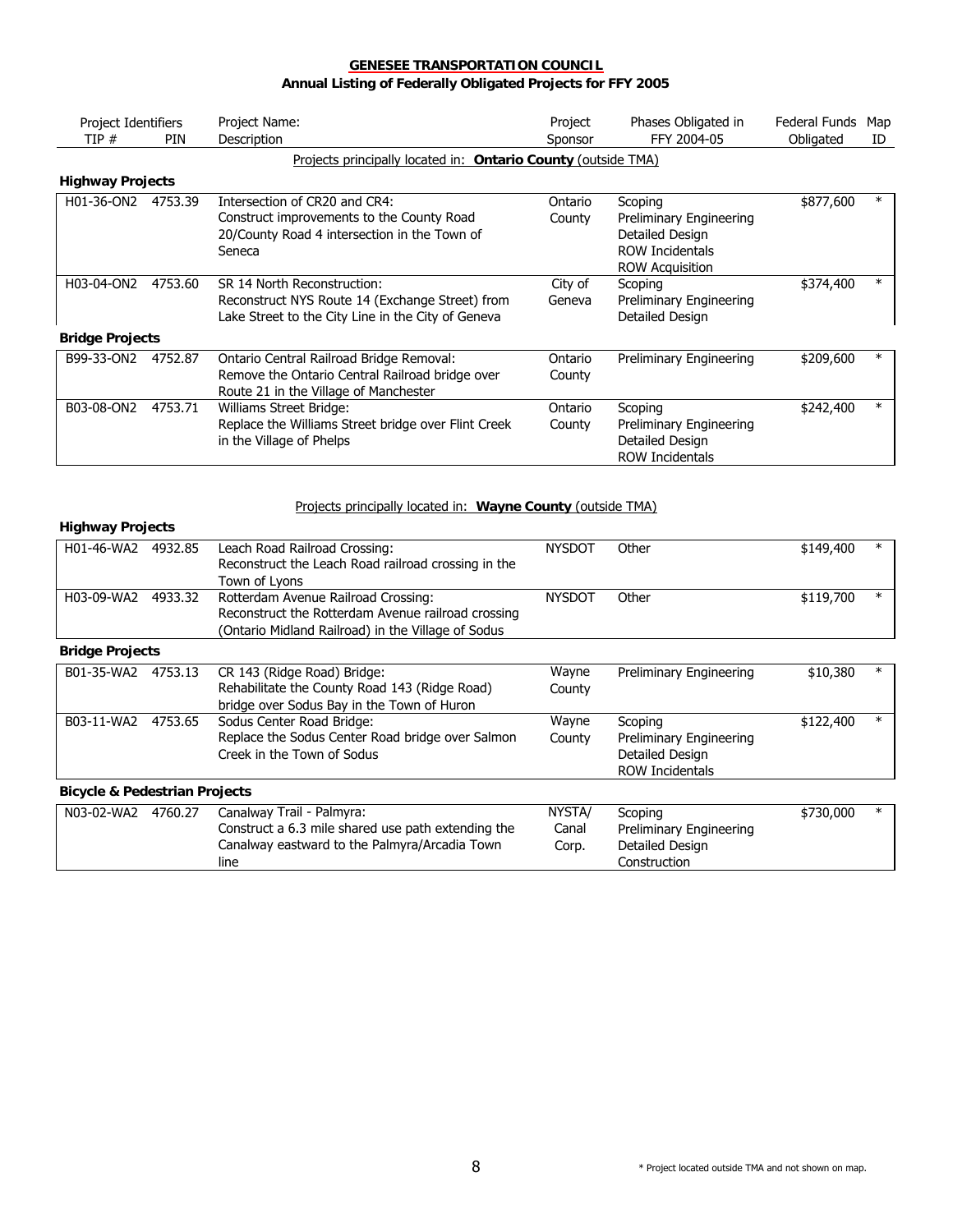| Project Identifiers<br>TIP# | <b>PIN</b> | Project Name:<br>Description                                  | Project<br>Sponsor | Phases Obligated in<br>FFY 2004-05 | Federal Funds<br>Obligated | Map<br>ID |
|-----------------------------|------------|---------------------------------------------------------------|--------------------|------------------------------------|----------------------------|-----------|
|                             |            | Projects principally located in: Genesee County (outside TMA) |                    |                                    |                            |           |
| <b>Highway Projects</b>     |            |                                                               |                    |                                    |                            |           |
| H01-31-GN2                  | 4753.40    | Route 98 (Walnut Street) Reconstruction:                      | City of            | Preliminary Engineering            | \$17,600                   | $\ast$    |
|                             |            | Reconstruct Route 98 (Walnut Street) from Franklin            | Batavia            |                                    |                            |           |
|                             |            | St. to the City Line in the City of Batavia                   |                    |                                    |                            |           |
| H03-07-GN2                  | 4933.28    | West Bergen Road Railroad Crossing:                           | <b>NYSDOT</b>      | Other                              | \$144,900                  | $\ast$    |
|                             |            | Reconstruct the West Bergen Road railroad crossing            |                    |                                    |                            |           |
|                             |            | (CSXT) in the Town of Bergen                                  |                    |                                    |                            |           |
| <b>Bridge Projects</b>      |            |                                                               |                    |                                    |                            |           |
| B03-13-GN2                  | 4753.72    | Pike Road Bridge:                                             | Genesee            | Scoping                            | \$52,000                   | $\ast$    |
|                             |            | Replace the Pike Road bridge over Bowen Creek in              | County             | Preliminary Engineering            |                            |           |
|                             |            | the Town of Alexander                                         |                    | Detailed Design                    |                            |           |
|                             |            |                                                               |                    | <b>ROW Incidentals</b>             |                            |           |

#### Projects principally located in: **Orleans County** (outside TMA)

#### **Highway Projects**

|                        |         |                                                    |               |                        |           | $\ast$ |
|------------------------|---------|----------------------------------------------------|---------------|------------------------|-----------|--------|
| H99-41BOR2             | 4031.51 | Route 31 Reconstruction, Stage 2:                  | Village of    | ROW Incidentals        | \$56,168  |        |
|                        |         | Second stage of the reconstruction of Route 31 in  | Medina        | <b>ROW Acquisition</b> |           |        |
|                        |         | the Village of Medina                              |               |                        |           |        |
| H03-06-OR2             | 4933.27 | East Street Railroad Crossing:                     | <b>NYSDOT</b> | Other                  | \$119,700 | $\ast$ |
|                        |         | Reconstruct the East Street railroad crossing      |               |                        |           |        |
|                        |         | (Genesee Valley Railroad) in the Village of Medina |               |                        |           |        |
| H03-10-OR2             | 4933.29 | Olney Street Railroad Crossing:                    | <b>NYSDOT</b> | Other                  | \$128,700 | $\ast$ |
|                        |         | Reconstruct the Olney Street railroad crossing     |               |                        |           |        |
|                        |         | (Genesee Valley Railroad) in the Village of Medina |               |                        |           |        |
| <b>Bridge Projects</b> |         |                                                    |               |                        |           |        |

| B03-09-OR2 | 4753.70 | Eagle Harbor Road Bridge:                       | Orleans | Scoping                 | \$131,200 |  |
|------------|---------|-------------------------------------------------|---------|-------------------------|-----------|--|
|            |         | Replace the Eagle Harbor Road bridge over Otter | Countv  | Preliminary Engineering |           |  |
|            |         | Creek in the Town of Gaines                     |         | Detailed Design         |           |  |
|            |         |                                                 |         | ROW Incidentals         |           |  |

### Projects principally located in: **Wyoming County** (outside TMA)

| <b>Bridge Projects</b> |  |
|------------------------|--|
|------------------------|--|

| B01-38-WY2 | 4753.20 | Starr Road Bridge:                                 | Wyoming | Preliminary Engineering | \$114,024 | $\ast$ |
|------------|---------|----------------------------------------------------|---------|-------------------------|-----------|--------|
|            |         | Replace the Starr Road bridge over Oatka Creek in  | County  | <b>ROW Acquisition</b>  |           |        |
|            |         | the Town of Covington                              |         | Construction            |           |        |
| B03-12-WY2 | 4753.67 | Hurdville Road Bridge:                             | Wyoming | <b>ROW Acquisition</b>  | \$4,080   | $\ast$ |
|            |         | Replace the Hurdville Road bridge over Cattaraugus | County  |                         |           |        |
|            |         | Creek in the Town of Arcade                        |         |                         |           |        |